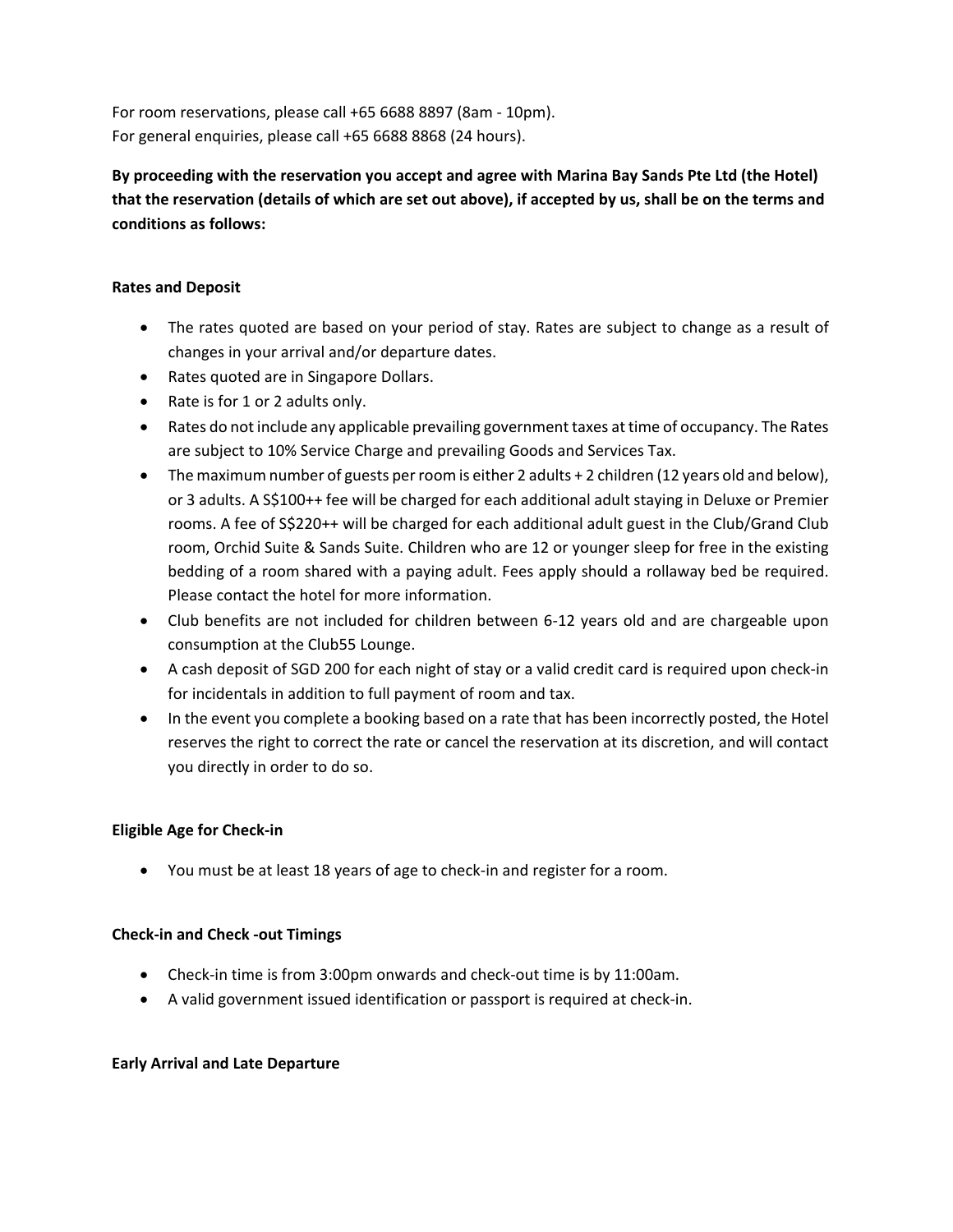- Should you arrive at the hotel prior to the normal check-in time, you are advised to approach the Hotel's Guest Services Desk for assistance in storing your luggage until check-in is available. If arriving early, you are also advised to consider making a reservation for the evening prior to your arrival.
- Late check-outs are available on request subject to room availability and occupancy level.
- Please check with the Hotel's Front Desk at least 24 hours prior to your departure on availability of late check-out. A half-day room charge may be incurred for late check-out between 12pm to 6pm and a full day room charge may be incurred for late check-out after 6pm.

## **Credit Card Information**

- A valid credit card is required to secure your reservation.
- Upon reservation, credit card will be charged for the amount indicated on the booking confirmation page and email.
- The Hotel accepts Visa, MasterCard, American Express, JCB credit cards, China Union Pay and Diners Club. Debit Cards are not accepted.
- Exchange rates are applicable at time of reservation, but are subject to currency fluctuations and billing will be at the prevailing exchange rate upon completion of your stay.

#### **Cancellation Policy**

- Reservations made over 28-31 Dec 2018, 1-4 Jan 2019, 8-10 Aug 2019, 17-22 Sep 2019, 28-31 Dec 2019 and 1-4 Jan 2020 require full pre-payment and are non-cancellable, non-amendable and non-refundable. The entire period of your stay, inclusive of nights before and after the dates listed above, will be charged to your credit card upon reservation.
- Cancellation of and/or amendments to your reservation must be made **48** hours (i.e., by 4pm Singapore time) prior to your arrival date.
- Cancellation or amendment made within **48** hours of arrival will incur a cancellation fee of one night's room charge (inclusive of any applicable prevailing government tax).
- In the event of no-show, a fee of one night's room charge (inclusive of any applicable prevailing government tax) will be charged to your credit card provided at the time of reservation.

#### **Group Reservations**

• For reservations for groups of 10 rooms and above, please email the Hotel at groups@marinabaysands.com.

#### **Sands Rewards LifeStyle Membership**

• Patron must be at least 21 years old to join Sands Rewards LifeStyle Programme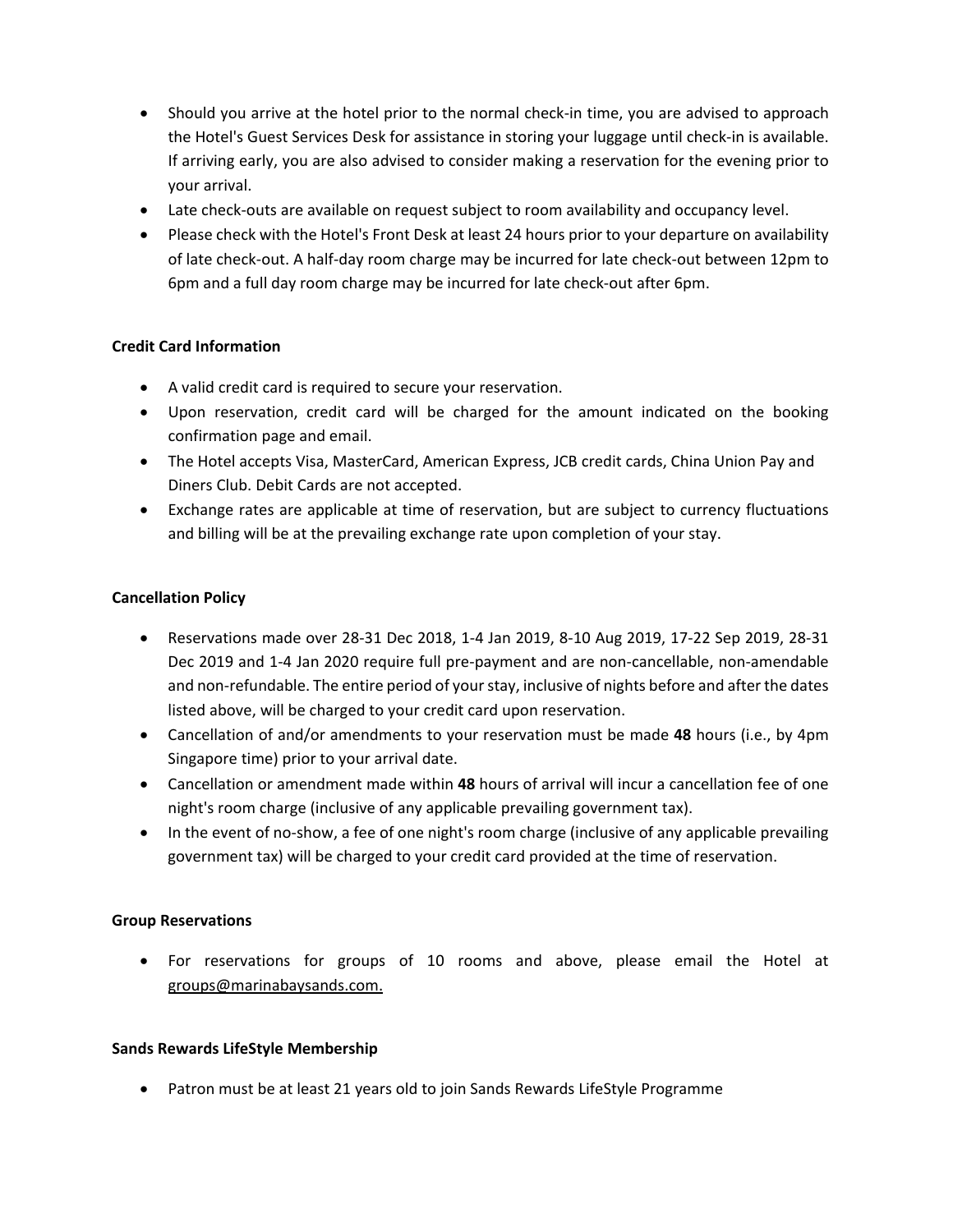- Patron must be a member and present membership card before check-out to earn Reward Dollars
- Payment must be made by cash/NETS/credit card/debit card to be eligible for earning of Reward **Dollars**
- Reward Dollars is not applicable as payment for all hotel packages
- Earning of rewards is only available for selected shows at Sands Theatre and is unavailable at Sands Expo and Convention Centre.
- Other Terms & Conditions apply

# **Child Breakfast Charge**

• All rooms and suite rates do not include child breakfast charge. Child breakfast charge is applicable for any child between 6-12 years old. Breakfast for children 5 years and under is free. Child breakfast is chargeable to guest account at walk-in price upon consumption.

# **Further information**

- In proceeding with the reservation, you further agree to allow the Hotel and its agents to collect, use and disclose to any of its related corporations (as defined in the Companies Act (Cap. 50), its agents and its third party service providers (including those outside of Singapore) your personal data for the purpose of sending you Information and materials on any MBS related marketing offers, advertisements, events and promotions and such other related information via email to the email address provided.
- You may unsubscribe to any such email at any time upon receipt of the said email.
- No gatherings and parties of any nature are allowed. The hotel reserves the right to evict any additional occupants in the room.
- No prepared food from sources other than the Hotel's in-room dining services is permitted in the guest rooms.
- This reservation is not transferable. No name change is allowed.

# **General Provisions**

- By proceeding with the reservation, you further agree and acknowledge that if the reservation is accepted by the Hotel, your stay subsequently shall be subject to the Hotel's standard terms and conditions of stay.
- The Hotel may, at its absolute discretion, cancel the reservation if the Hotel is of the opinion that the reservation information provided is falsified or incomplete.
- The Hotel shall be entitled to vary, amend and/or otherwise change these terms and conditions at any time without prior notice.
- You shall indemnify and hold the Hotel harmless in respect of any liability, loss, damage, cost and expense of any nature arising out of, and/or in connection with the acceptance of the reservation by the Hotel.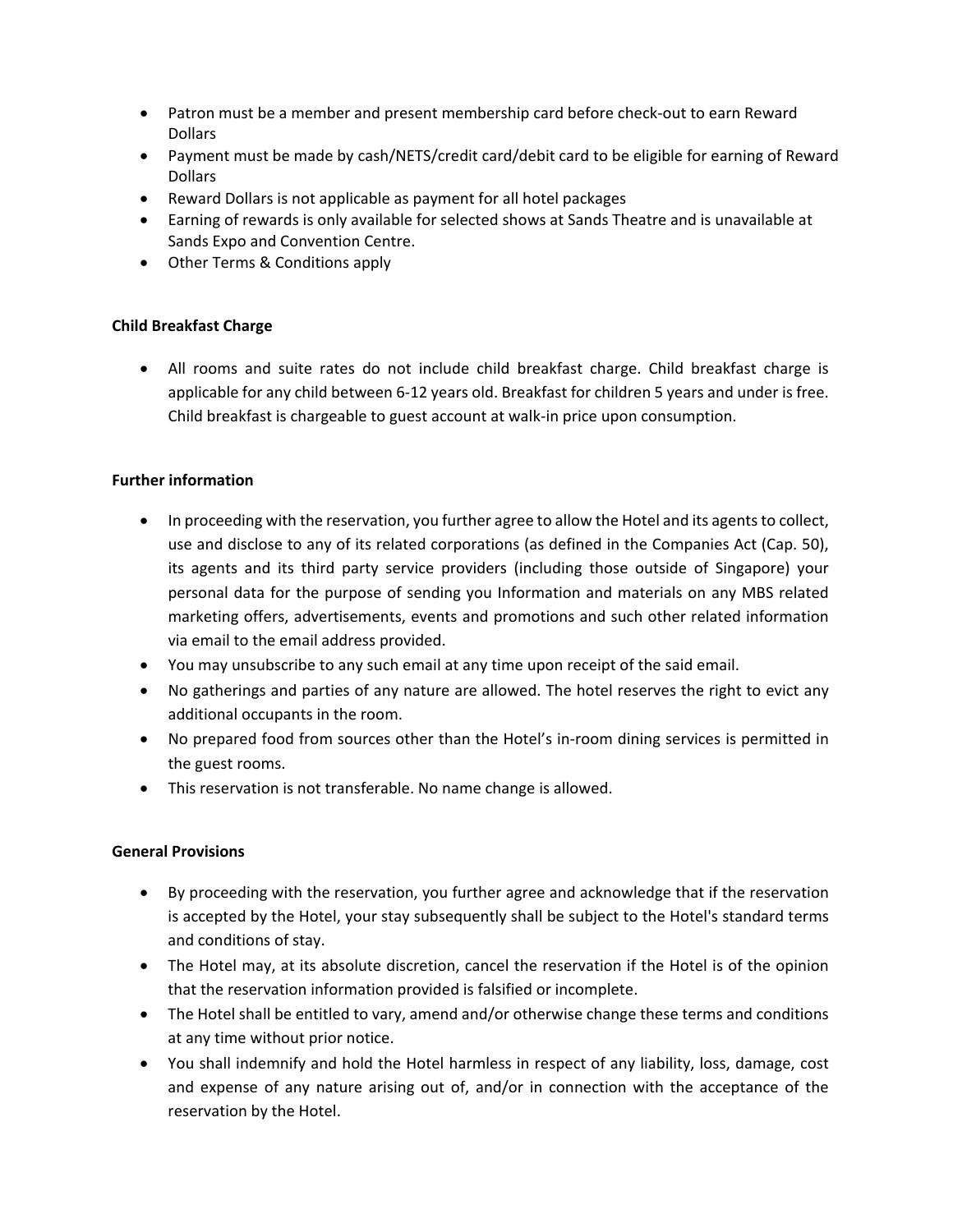- The Hotel shall not be liable for any losses, damages, costs or expenses incurred by you as a result of any cancellation of the reservation by the Hotel.
- The reservation and the terms and conditions set out hereto shall be governed in accordance with the law of the Republic of Singapore.
- The Contracts (Rights of Third Parties) Act ((Cap. 53B) shall apply.

## **Additional Terms & Conditions**

- Offer is not valid with any other hotel room packages.
- Includes a minimum 2 nights stay, complimentary bottle of champagne, complimentary bowl of chocolate-dipped strawberries or special chocolate treats, and special turndown service after check in.
- Book at least 2 days before check-in.
- Rates and room availability are subject to change.
- Offer is restricted to 9 or fewer rooms and is not valid for group bookings.
- The Marina Bay Sands management reserves all rights to amend the promotion without notice.
- This offer is non-commissionable to Travel Agents.
- Marina Bay Sands may change these terms or terminate this program without notice.
- In the event of any dispute, the decision of Marina Bay Sands Pte Ltd is final and binding.

# **Terms and Conditions for Complimentary Personal Shopping Service**

- Complimentary Personal Shopping Service is valid for guests staying in a Club Room, Grand Club Room or Suite only.
- All appointment requests must be made at least 3 working days prior to the intended appointment date.
- To request an appointment, visit MarinaBaySands.com/PersonalShopping and complete the reservation form. Your dedicated Concierge will be in touch to confirm your appointment.
- Successful reservations are subject to availability and MBS' confirmation.
- Please present this email confirmation to your dedicated Concierge on the day of your appointment.
- Up to two complimentary sets of afternoon tea will be provided only for guests who have completed the service.
- S\$250 Shopping Voucher promotion is not valid for complimentary Personal Shopping sessions. Other Terms and Conditions apply.

# **Terms and Conditions for Guest Privileges Promotions**

- Retail offers are valid from 1 July 2018 30 December 2018 at The Shoppes at Marina Bay Sands only.
- Offers are on a first-come-first-served basis, while stocks last.
- Offers cannot be exchanged for cash, other vouchers or coupons.